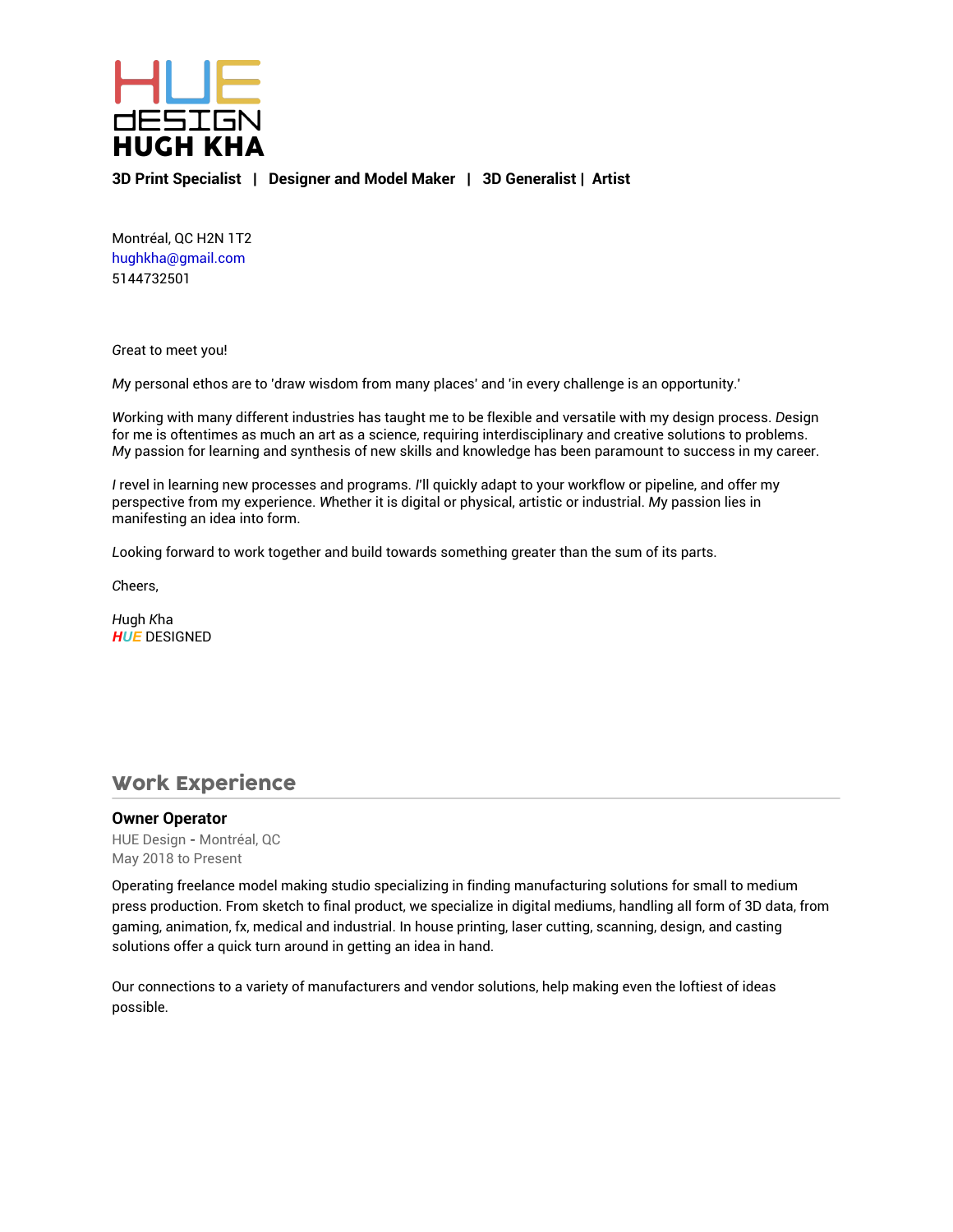#### **Owner Operator**

Squire Sword Studios - Toronto, ON September 2010 to Present

Small-Press Pop Art Studio. We travel North America to cultral events such as Comicon to vend our creations. After a decade on the road, our patron keep us in mind anytime they go to their Local Big Pop Expo. Specializing in 2D Figure Characters and Pop Art Sculpture. We look forward to seeing you in your city soon!

#### **Branch Manager and Design Lead**

3DPhacktory - Toronto, ON May 2017 to July 2018

Managed the daily business of a 3D Print and Design Service Bureau. Connecting clients to members of the team and resolving any issues that would arise in the project. Budgeted and priced out projects to meet internal profit goals while maintaining client expectations. Focused personal design time on specialty projects and clients.

#### **3D Printing Specialist**

Objex Unlimited - Toronto, ON September 2015 to April 2017

Worked with clients on a projects providing solutions related to 3D Printing, 3D Design, 3D Scanning, Industrial Design, CAD and more. These projects would vary from different industries significantly, and where they might be in their individual pipelines. Clients would vary from prop-makers, advertisers, marketing, film, medical, automotive, aerospace, toy making, and others.

#### **Shop Assistant**

Performance Solutions- Toronto, ON April 2013 to November 2013

FX Shop, Building Sets, Props, and Film Accessories.

## Education

**Secondary School in Animation** Seneca - Toronto, ON September 2013 to June 2015

**Bachelor's Degree in Neuroscience** University of Toronto - Montréal, QC September 2008 to December 2012

**Highschool in Visual Arts** Rosedale Heights School of the Arts - Toronto, ON September 2004 to June 2007

### Skills

- Photoshop (10+ years)
- Illustrator (6 years)